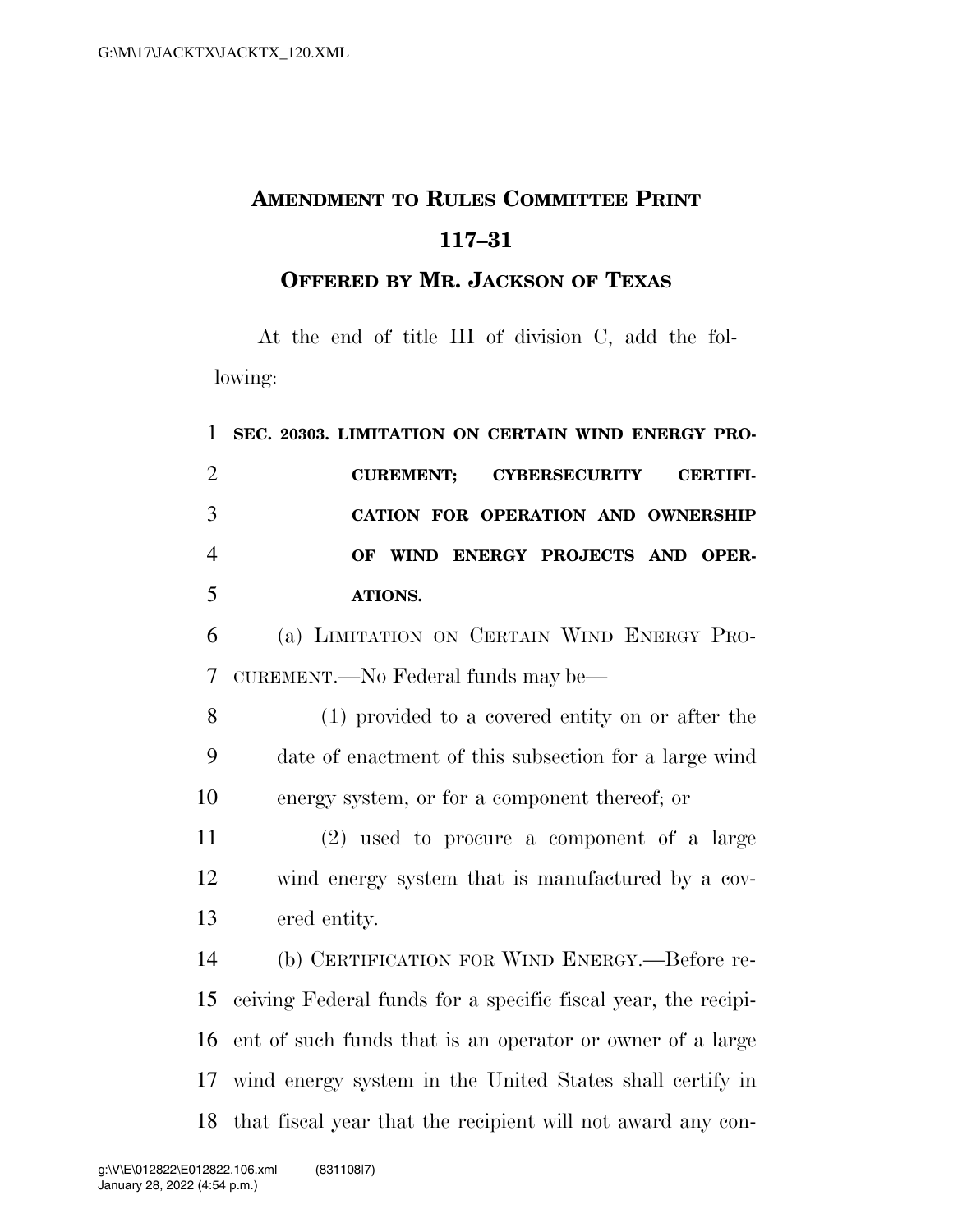tract or subcontract to a covered entity for the procure- ment of any wind energy components for use in a large wind energy system.

 (c) CYBERSECURITY CERTIFICATION FOR WIND EN-ERGY PROJECTS AND OPERATIONS.—

 (1) CERTIFICATION.—A recipient of Federal funds that operates a large wind energy system shall certify that the recipient has established a process to develop, maintain, and execute a written plan for identifying and reducing cybersecurity risks.

 (2) COMPLIANCE.—For the process required under paragraph (1), a recipient of Federal funds shall—

 (A) use the approach described by the vol- untary standards and best practices developed 16 under section  $2(e)(15)$  of the National Institute of Standards and Technology Act (15 U.S.C.  $272(c)(15)$ , as applicable;

 (B) identify hardware and software that the recipient determines should undergo third- party testing and analysis to mitigate cyberse- curity risks, such as hardware or software for large wind energy systems under proposed pro-curements; and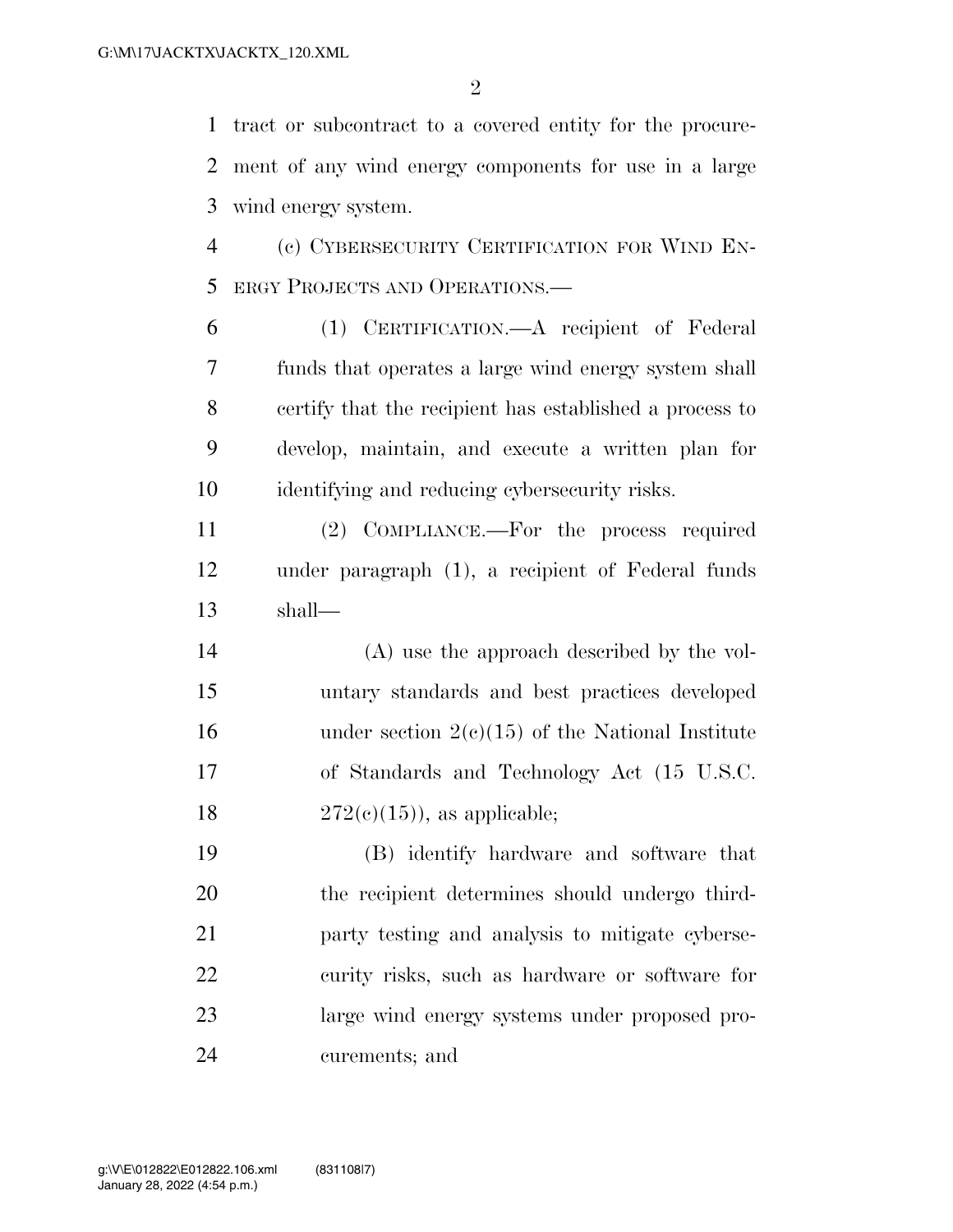(C) use the approach described in any vol- untary standards and best practices for wind energy production systems developed under the authority of the Secretary of Homeland Secu-rity, as applicable.

 (d) RULE OF CONSTRUCTION.—Nothing in this sec- tion shall be construed to interfere with the authority of the Secretary of Homeland Security, the Secretary of En- ergy, or the Secretary of Defense to publish or ensure compliance with requirements or standards concerning cy-bersecurity for large wind energy systems.

(e) DEFINITION.—In this section:

 (1) COVERED ENTITY.—The term ''covered en- tity'' means an entity owned or controlled by, is a subsidiary of, or is otherwise related legally or finan-cially to a corporation based—

 (A) in the People's Republic of China; or 18 (B) a country that—

 (i) is identified as a nonmarket econ- omy country (as defined in section 771(18) of the Tariff Act of 1930 (19 U.S.C.  $22 \t1677(18)$ , as of the date of enactment of this Act;

 (ii) was identified by the United States Trade Representative in the most